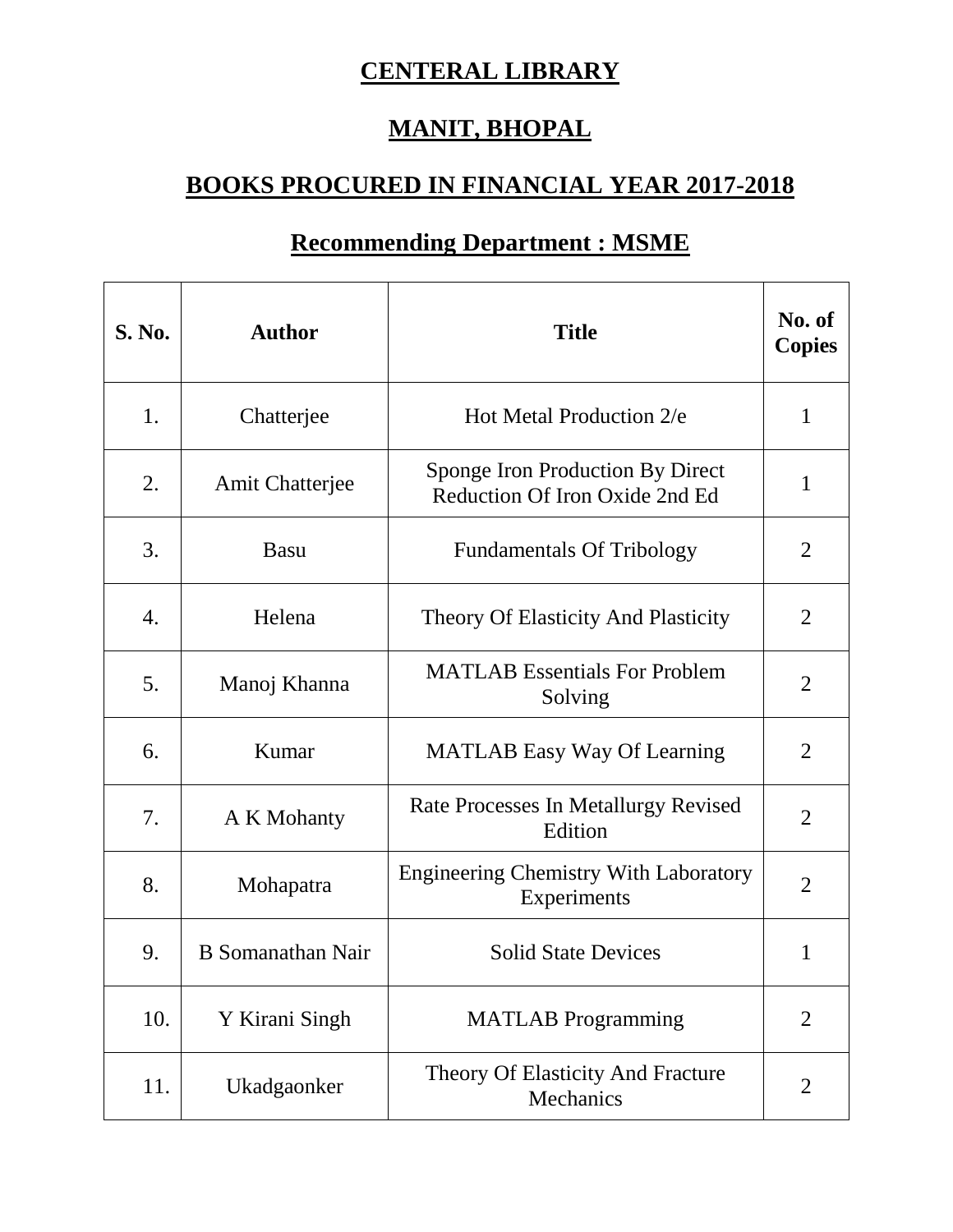| <b>S. No.</b> | <b>Author</b>    | <b>Title</b>                                                                                   | No. of<br><b>Copies</b> |
|---------------|------------------|------------------------------------------------------------------------------------------------|-------------------------|
| 12.           | Agrawal          | <b>Nuclear Physics: Problem based</b><br>Approach Including MATLAB • (CD)                      | 3                       |
| 13.           | D Sayer Michael  | Measurement, Instrumentation And<br><b>Experiment Design In Physics And</b><br>Engineering     | 3                       |
| 14.           | <b>Sharma</b>    | <b>Engineering Materials</b>                                                                   | 3                       |
| 15.           | P C Angelo       | <b>Powder Metallurgy Science Technology</b><br><b>And Applications</b>                         | 5                       |
| 16.           | Arun Kumar       | Introduction To Solid State Physics 2/E                                                        | 5                       |
| 17.           | A K Bhargava     | Mechanical Behaviour And Testing Of<br><b>Materials</b>                                        | 5                       |
| 18.           | A K Chakrabarti  | <b>Casting Technology And Cast Alloys</b>                                                      | 5                       |
| 19.           | Chakrabarti      | <b>Steel Making</b>                                                                            | 5                       |
| 20.           | <b>B</b> K Dutta | Power Metallurgy An Advanced<br><b>Technique Of Processing Engineering</b><br>Materials 2nd Ed | 5                       |
| 21.           | Ghosh            | A Textbook Of Metallurgical Kinetics                                                           | 5                       |
| 22.           | Gupta            | <b>Fuels, Furnaces And Refractoriness</b>                                                      | 5                       |
| 23.           | Gupta            | Theory And Laboratory Experiments In<br><b>Ferrous Metal</b>                                   | 5                       |
| 24.           | K C John         | <b>Metal Casting And Joining</b>                                                               | 5                       |
| 25.           | Marikani         | <b>Materials Science</b>                                                                       | 5                       |